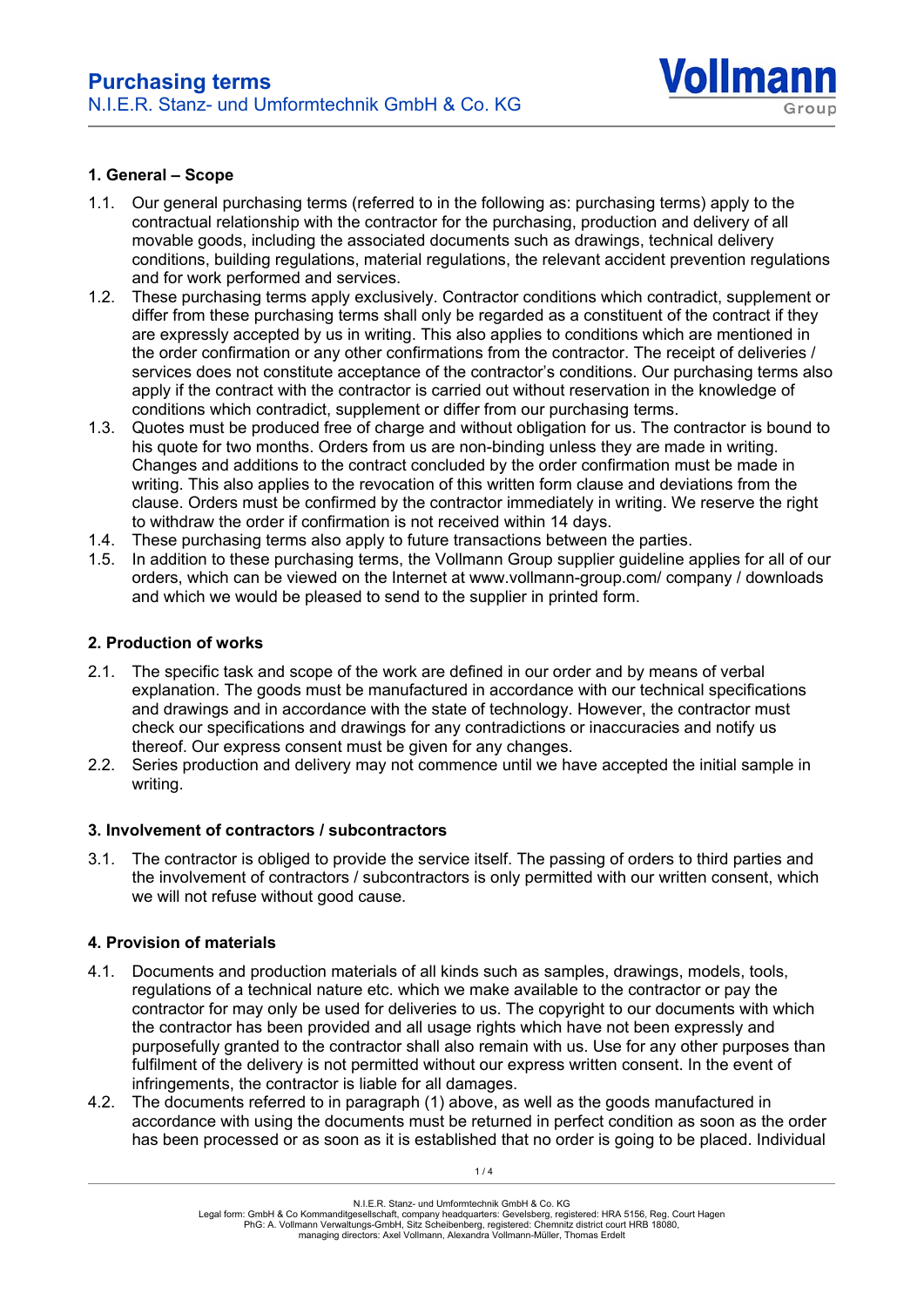

documents and duplicates may not be retained. Documents and manufacturing materials for

which we have paid must be destroyed by the contractor if we request it, and proof that this has been carried out must be provided.

4.3. In the case of processing or mixing of the parts that we have delivered, we shall acquire coownership of the new object in proportion of the value of the parts and materials that we have supplied for the processed objects at the time of processing.

### **5. Place of fulfilment**

5.1. The place of fulfilment for the provision of services is the receiving location that we have specified.

### **6. Transfer of ownership**

- 6.1. The contractor is obliged to hand over the goods and work results to be delivered to us, and transfer unconditional ownership thereof to us. Extensions of any kind to the retention of title (including multiple reservations) will not be accepted.
- 6.2. The parties to the contract parties irrevocably agree that ownership of the goods to be delivered will transfer to us when payment is made. In cases where we make the agreed payment before taking over the goods, the transfer that is due at the point in time of payment shall be replaced as follows: If the contractor is already in possession of the goods or obtains them later, the goods will be held available for us and looked after for us with the care of a prudent businessman. If the contractor is only in possession of the required semi-finished materials or obtains them later, the above-mentioned condition applies accordingly. If a third party is still in possession of the goods or the semi-finished materials that are required for the goods, the handover between us and the contractor shall be replaced by the contractor assigning his claim for the surrender of the goods which he has against the owner to us now. We shall accept this assignment.
- 6.3. If we have not paid the entire amount but only a partial amount before the goods are handed over, the above-mentioned condition shall apply with the proviso that we then only acquire a coownership share of the goods or the semi-finished materials. The amount of co-ownership shall be determined by the ratio of the amount of the partial payment to the agreed price of the goods.

### **7. Fulfilment time – late delivery**

- 7.1. The agreed delivery dates and deadlines are binding. The ordered goods or services must be provided at the specified receiving location on the stipulated date, unless the contractor can prove that he is not responsible for his inability to meet the delivery deadline. We must be notified immediately if there is a risk of delay.
- 7.2. If the contractor is in default, we are entitled to set a reasonable period of grace. Once the period of grace has elapsed, we are then entitled to assert the statutory rights, particularly for claiming compensation for non-fulfilment and withdraw from the contract.
- 7.3. If the contractor is late with his fulfilment obligation, we shall be entitled to demand a contractual penalty of 0.5% of the price or payment which is due for the delivery items or services which are late for each calendar week or part thereof, but the total shall be no more than 5% of the price or payment which is due for the delivery items or services which are late. If the usability of the deliveries or services to be provided by the contractor depends entirely or mainly on them being provided in full, the assessment basis of the contractual penalty shall be the agreed total payment for the delivery items or services which entirely or mainly cannot be used without the deliveries or services which are late. If the contractor is late, the contractual penalty shall be due for payment immediately, and can be asserted in addition to the claim for fulfilment of the obligation to

N.I.E.R. Stanz- und Umformtechnik GmbH & Co. KG

Legal form: GmbH & Co Kommanditgesellschaft, company headquarters: Gevelsberg, registered: HRA 5156, Reg. Court Hagen PhG: A. Vollmann Verwaltungs-GmbH, Sitz Scheibenberg, registered: Chemnitz district court HRB 18080,

managing directors: Axel Vollmann, Alexandra Vollmann-Müller, Thomas Erdelt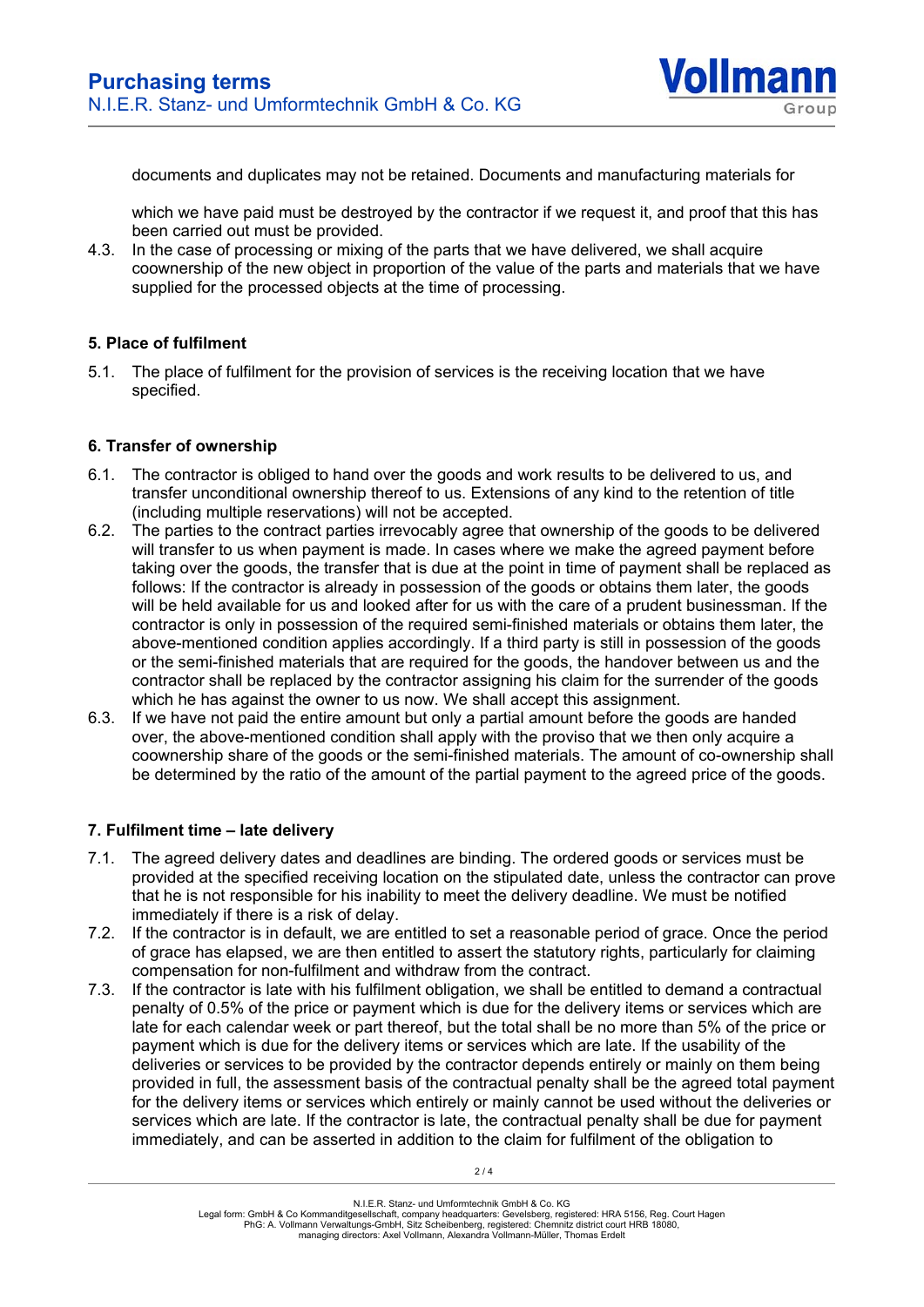

perform. If we accept late fulfilment, we can only demand the contractual penalty if we expressly reserve this right by no later than the final payment. The assertion of further or other damages is not excluded in any case.

## **8. Delivery and transfer of risk**

- 8.1. The contractor must hand over the goods which are the subject of the contract to us at the agreed delivery location. If the packaging and shipping instructions which we have specified are not adhered to, we can refuse to accept the goods.
- 8.2. Partial deliveries or premature deliveries are only permitted with our consent.
- 8.3. The risk of accidental loss and accidental deterioration passes to us upon handover; the contractor must therefore insure the goods against transport damage at his expense.

## **9. Investigation of defects / trading business**

- 9.1. Provided that section 377 of the HGB (German commercial code) applies, we will examine the goods and work within an appropriate period for quality or quantity deviations. In the event of open defects or obvious quantity deviations, the notification shall be regarded as being on time if it is received by the contractor within 10 working days of receipt. In the case of concealed defects, the complaint shall be regarded as being on time if it arrives at the contractor's within 10 days of discovery of the defect.
- 9.2. We are only obliged to send a notification of defects for partial deliveries if this has been expressly agreed with the contractor. With regard to the timeliness of the notification of defects, paragraph (1) above applies.

## **10. Warranty / compensation**

- 10.1. We are fully entitled to the statutory warranty rights (defect claims). The contractor must comply with the technical and legal provisions that apply at the point in time of the order for the use or processing of the purchased item.
- 10.2. We are also entitled to self-remedy of a defect and claim compensation for expenditure associated with the self-remedy if danger is imminent or immediate repair leads to the avoidance of considerable damage. In this case we will inform the contractor immediately.
- 10.3. The warranty period for defects in the delivered goods which cannot be determined within the scope of an initial examination which may be required is three years from delivery or acceptance, if such is provided for. Longer statutory and other limitation periods remain unaffected.
- 10.4. If the contractor or a third party has issued a guarantee statement (quality or durability guarantee), claims from us under a guarantee will remain in full force.
- 10.5. We are entitled to any claims for compensation to the legal extent.

# **11. Remuneration and payment**

- 11.1. The prices, particularly the ones mentioned in our orders, are fixed prices free from our stipulated receiving location, including all incurred incidental costs. An additional billing shall be ruled out unless expressly agreed otherwise in writing. Price increase reservations require express written consent.
- 11.2. Invoices must be provided by us in duplicate together with our order number and item number and also contractor's delivery note number, and must show the exact designation and quantity of the delivered goods as well as the price per item or quantity. They must be sent to the address specified in the order.
- 11.3. Payments shall be made upon receipt of the proper invoices and receipt of all ordered goods,

Legal form: GmbH & Co Kommanditgesellschaft, company headquarters: Gevelsberg, registered: HRA 5156, Reg. Court Hagen PhG: A. Vollmann Verwaltungs-GmbH, Sitz Scheibenberg, registered: Chemnitz district court HRB 18080,

managing directors: Axel Vollmann, Alexandra Vollmann-Müller, Thomas Erdelt